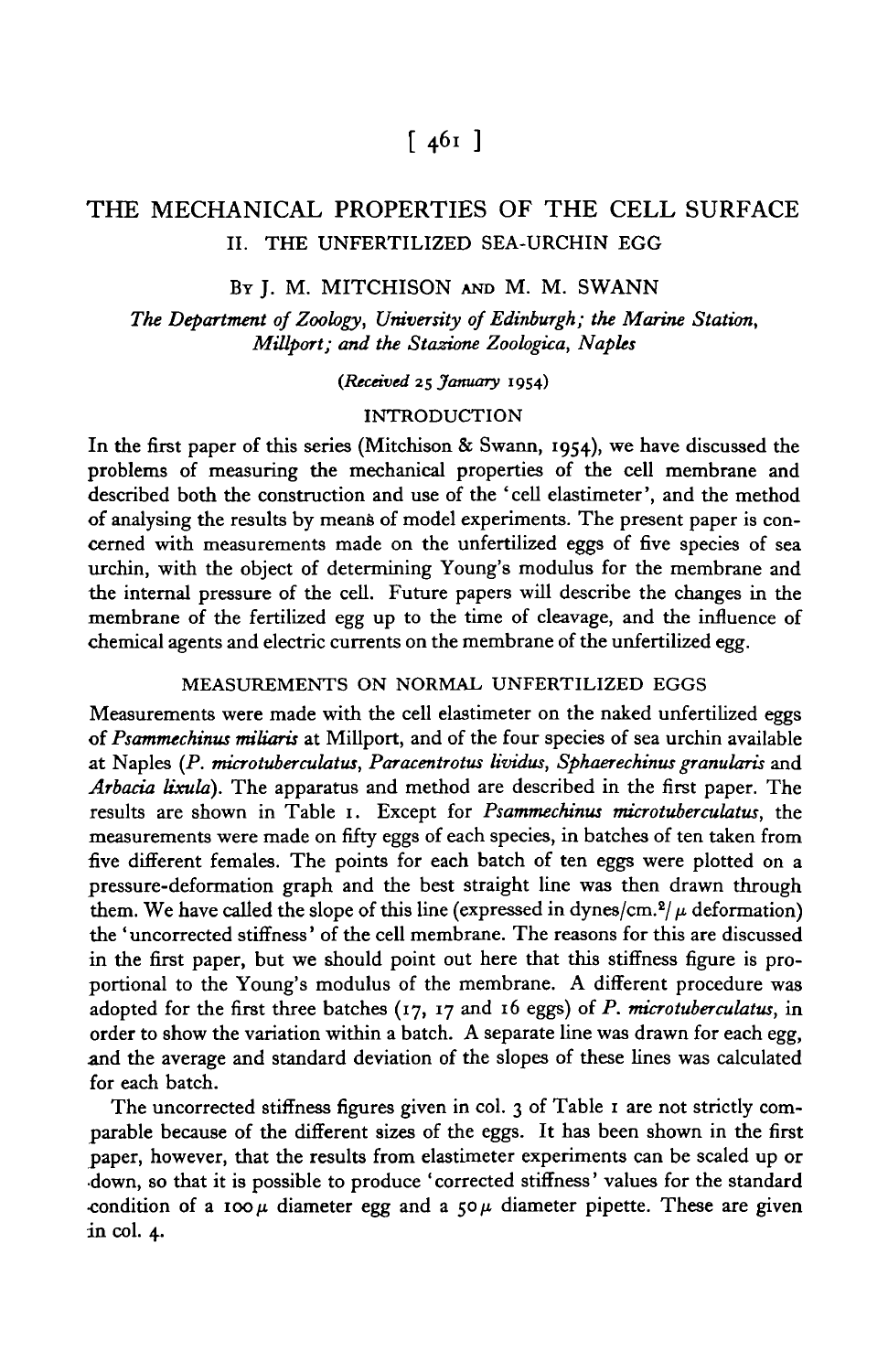462 J. M. MlTCHISON AND M. M. SWANN

It is also possible to calculate by means of model experiments absolute value? for Young's modulus from the corrected stiffness figures. These figures are given in col. 5. The methods and assumptions involved in this calculation are described in the first paper, but two points should be emphasized: the absolute values are only approximate; and they assume no internal pressure in the egg (i.e. no resting tension

| $\left( 1\right)$<br><b>Species</b><br>(av. egg diam.) | $(2)$<br>No.<br>of eggs                | (3)<br>Av. uncorrected<br>stiffness<br>$(dynes/cm.3/\mu$<br>deformation)                             | (4)<br>Corrected<br>stiffness<br>(dynes/cm. <sup>2</sup> / $\mu$<br>deformation.<br>for $100 \mu$ diam.<br>egg and<br>$50 \mu$ diam.<br>pipette) | (5)<br>Maximum<br>Young's<br>modulus<br>(dynes/cm. <sup>s</sup> ) |
|--------------------------------------------------------|----------------------------------------|------------------------------------------------------------------------------------------------------|--------------------------------------------------------------------------------------------------------------------------------------------------|-------------------------------------------------------------------|
| Psammechinus<br>miliaris (105 $\mu$ )                  | 10<br>10<br>10<br>10<br>10             | 7°<br>8.0<br>7.4<br>10.2<br>10.3                                                                     |                                                                                                                                                  |                                                                   |
| Psammechinus<br>microtuberculatus<br>$(110 \mu)$       | 50<br>17<br>17<br>16<br>10<br>IO       | 8.8<br>$8.7$ ( $\sigma = 1.6$ )<br>$9.3$ ( $\sigma = 1.7$ )<br>10.6 $(\sigma = 1.2)$<br>12.6<br>10.7 | 8.2                                                                                                                                              | $0.91 \times 10^4$                                                |
| Paracentrotus lividus<br>$(90 \mu)$                    | 70<br>10<br>10<br>10<br>10<br>10<br>50 | 10.4<br>10.1<br>$Q^*I$<br>$6 - 6$<br>7.9<br>12.8                                                     | 0.6<br>11'1                                                                                                                                      | $1.0 \times 10^4$<br>$1.23 \times 10^{4}$                         |
| Sphaerechimus<br>granularis $(100 \mu)$                | IO<br>10<br>IO<br>10<br>10             | 9.3<br>8.9<br>10.0<br>13.7<br>14.5<br>13.5                                                           |                                                                                                                                                  |                                                                   |
| Arbacia lixula $(80 \mu)$                              | 50<br>10<br>10<br>IO<br>10<br>10<br>50 | 12.3<br>13.7<br>13.7<br>11.0<br>13.3<br>10.0<br>12.7                                                 | 12.3<br>18.7                                                                                                                                     | $1.37 \times 10^4$<br>$2.08 \times 10^{4}$                        |

Table 1. *Stiffness of the membrane of unfertilized eggs, with* 50 *(i diameter pipette*

in the membrane). It was shown in the first paper that, for a given stiffness, there is a series of solutions for modulus and internal pressure, ranging from a certain value for modulus with nil internal pressure, to lower values for modulus and higher internal pressures. It is not possible to arrive at a unique solution by direct means; but various indirect methods are described in the next section which indicate that there is in fact no internal pressure.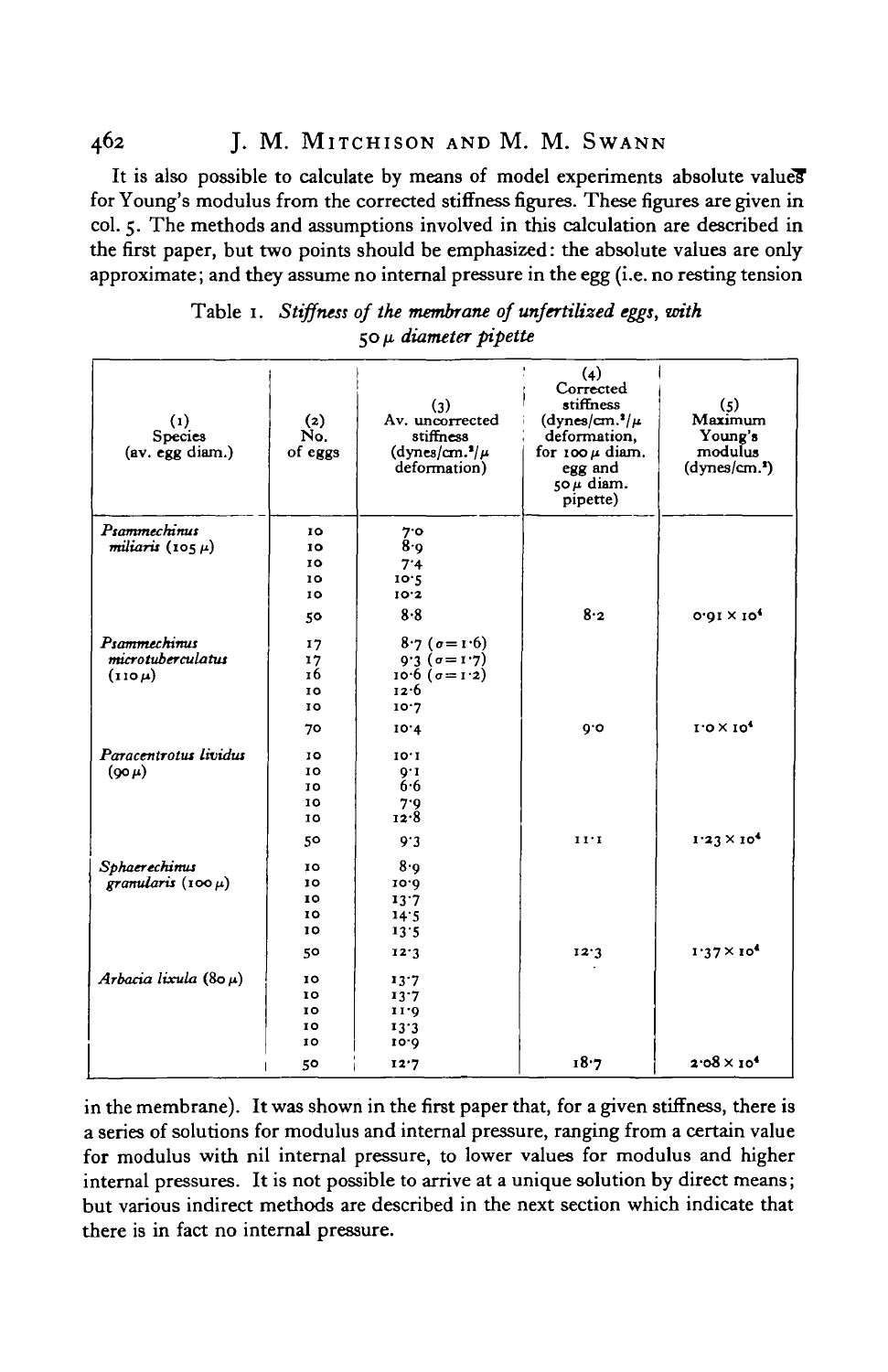#### MEASUREMENTS ON SWOLLEN AND SHRUNKEN EGGS

Having derived corrected stiffness values, the next step is to separate the opposing effects of Young's modulus and internal pressure. It seems impossible to devise a satisfactory method for measuring directly the very small pressures which might exist in the egg, and it is therefore necessary to fall back on indirect methods. One such method relies on the fact that if the internal pressure within a hollow elasticwalled ball is increased, the stiffness, measured by an apparatus such as the elastimeter, will also increase (as can be seen from the model experiments in the first paper). If, on the other hand, some of the contents are removed from within a ball in which there is an internal pressure, the stiffness will decrease, whereas if there is no internal pressure the ball will deform or wrinkle but there will be little or no change in the stiffness. This effect will distinguish between the presence or absence of internal pressure, and it can be simulated with sea-urchin eggs by placing them in hypo- and hypertonic solutions. Accordingly, a series of experiments were done with unfertilized eggs *(P. microtuberculatus)* in the following media:

|                   |                                               | Approx.<br>molarity |
|-------------------|-----------------------------------------------|---------------------|
| 'Full hypertonic' | 50 ml. sea water $+$ 20 ml. 2M-NaCl           | o.op                |
| 'Half hypertonic' | 50 ml. sea water + $10$ ml. $2M-NaCl$         | 0.78                |
| Normal sea water  |                                               | 0.54                |
| 'Half hypotonic'  | $50$ ml. sea water $+$ 10 ml. distilled water | 0.45                |
| 'Full hypotonic'  | 50 ml. sea water + 20 ml. distilled water     | 0.39                |

The results for four batches of eggs are shown in Fig. 1, each point being the average corrected stiffness of five eggs. It can be seen that there is little or no fall in stiffness with hypertonic solutions, whereas in hypotonic solutions there is a sharp rise (except for one batch in 'half hypotonic'). This is a strong indication that there is no internal pressure, but it is difficult to set any limits of accuracy to the measurements for reasons that will be discussed on p. 466. It may be noted that in this experiment the stiffness values for the eggs in normal sea water are lower than those given in Table 1. For some unknown reason, these low values were given by most of the eggs during the period (spring 1952 at Naples) when this experiment was done. The eggs were normal in all other respects.

The high stiffness value in hypotonic solutions was maintained for long periods. The behaviour over half an hour is shown in Fig. 2, where the points are the corrected stiffness of individual eggs from one batch. The average diameter of the eggs also remained constant. There can therefore be little or no plastic flow in the membrane when under tension.

A more direct method, not needing the elastimeter, was used to set an upper limit for the initial stretch of the membrane; the existence of an internal pressure implies, of course, that there is such an initial stretch. Unfertilized eggs *(P. microtuberculatus)* were placed in hypertonic solutions of different strengths and were examined under the microscope after 20 min. in order to find the smallest degree of hypertonicity which caused a visible wrinkling of the membrane. This was found to be the 'full hypertonic' solution mentioned above (50 ml. sea water+ 20 ml. 2M-NaCl). Eggs of the same batch in this solution, and in normal sea water, were also photographed,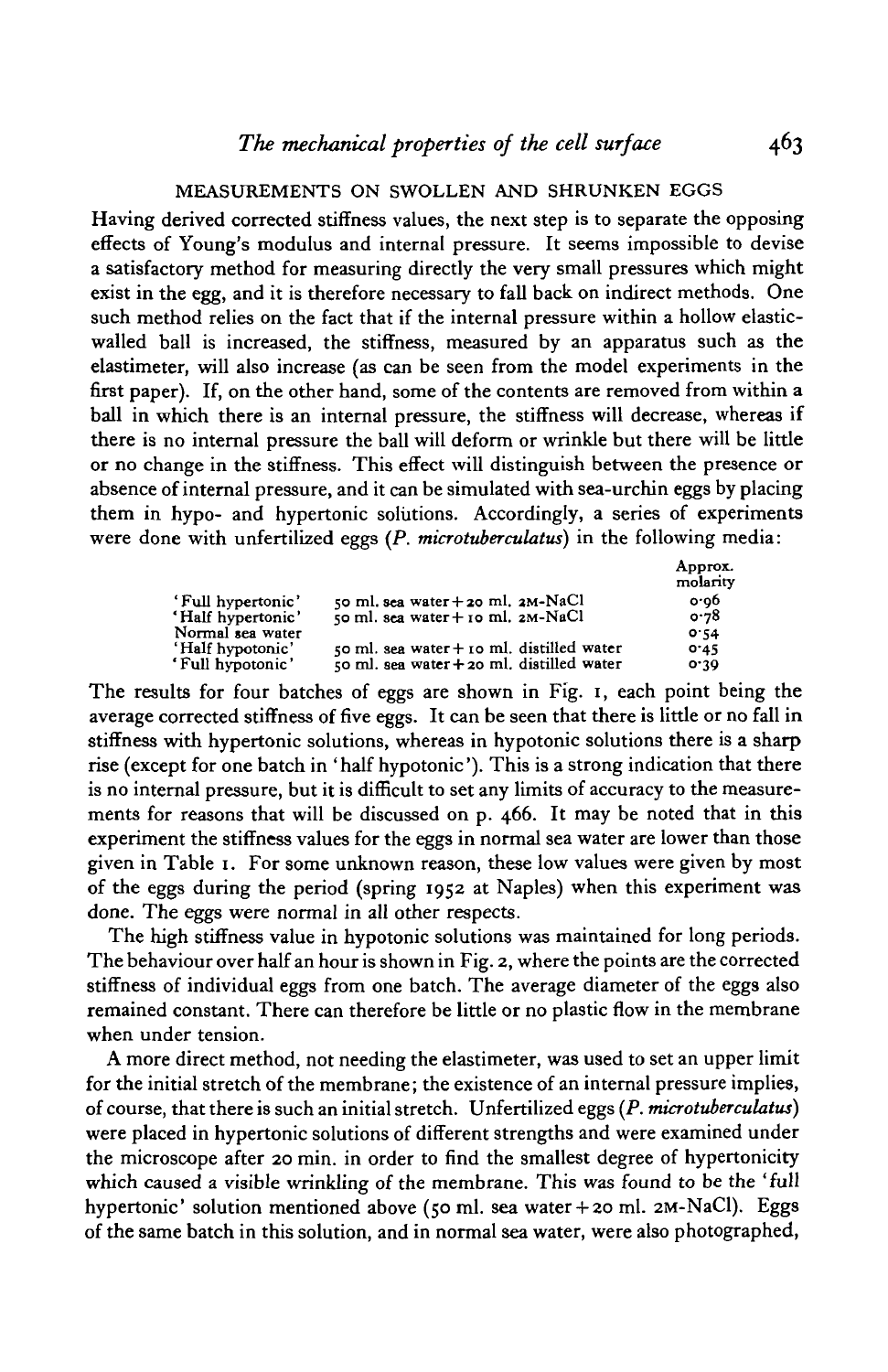

Fig. 1. Stiffness of eggs in media of different tonicity. Corrected stiffness is in dynes/cm.<sup>3</sup>/ $\mu$ deformation for a 100  $\mu$  diameter egg and a 50  $\mu$  diameter pipette.

and subsequently measured. Figures are given below for the average of the mean diameters (mean of major and minor axes) of fifty eggs, for the standard deviation of the mean diameters, and for the average ellipticity (major axis/minor axis).

|                   | Average<br>diameter<br>(μ) | Average<br>ellipticity |       |
|-------------------|----------------------------|------------------------|-------|
| Normal sea water  | 114                        | 6.о                    | 1.054 |
| 'Full hypertonic' | 100                        | 6.8                    | 1.078 |

These figures show that wrinkling first occured when there had been a  $12.3\%$ shrinkage in the linear dimensions of the eggs. Since wrinkling cannot occur when there is an internal pressure, the membrane in the normal egg cannot be stretched by more than  $14\frac{9}{6}$  (linear) from the resting state. As will be shown later, this sets an upper limit to the possible internal pressure in the normal unfertilized egg. However, it is important to emphasize that it is only an upper limit. The first signs of wrinkling are very difficult to detect under the microscope, and may occur with even smaller amounts of shrinkage than that found above. It is also more than likely that the first effect of reducing the volume of an elliptical body like an unfertilized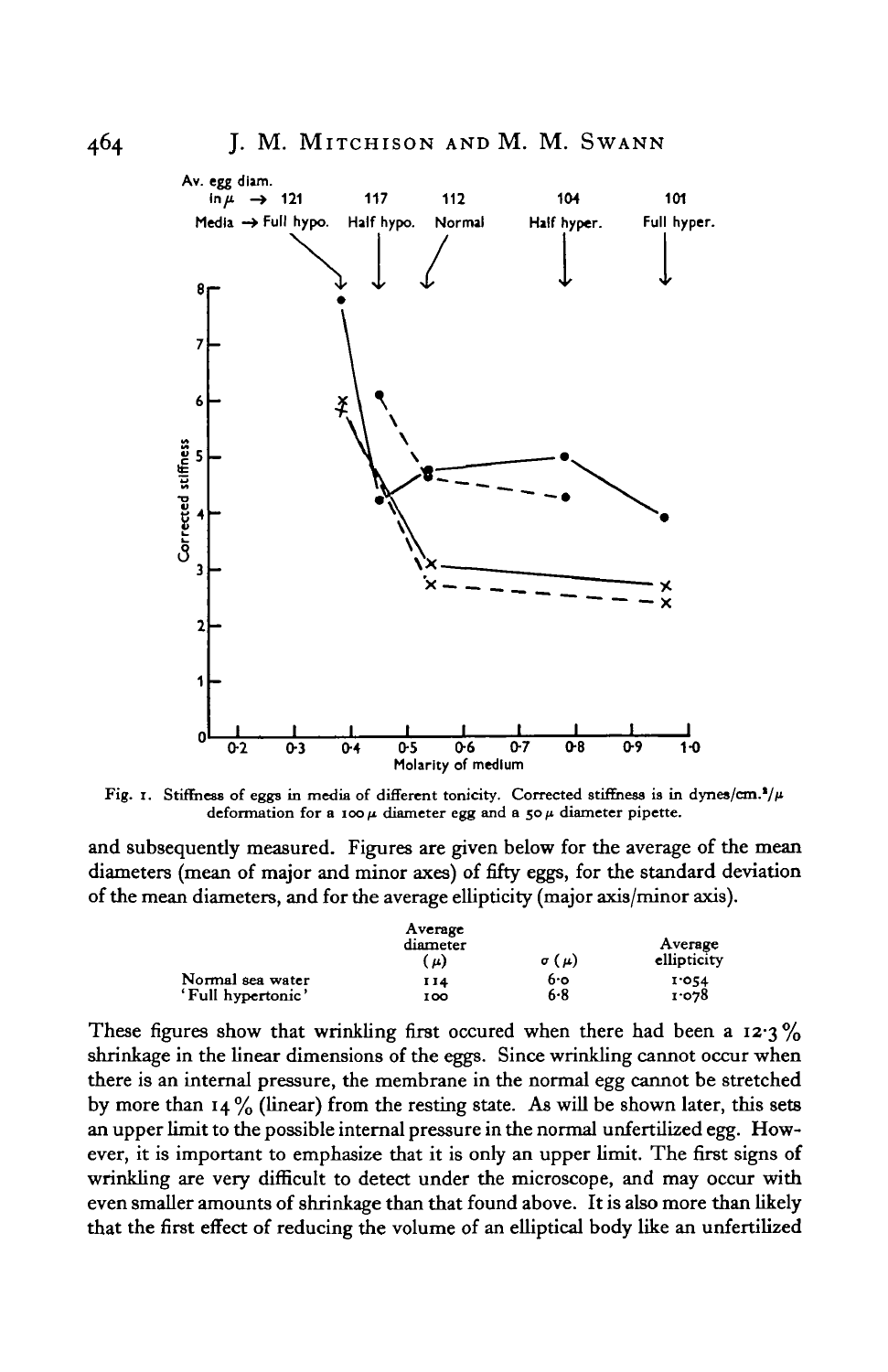*The mechanical properties of the cell surface* 465

egg would be to increase the ellipticity rather than to produce wrinkling. Such an increase in ellipticity was in fact found in these experiments, as can be seen from the figures above.



Fig. 2. Maintenance of stiffness in 'full hypotonic' medium. Corrected stiffness is in dynes/cm.<sup>3</sup>/ $\mu$ deformation for a 100  $\mu$  diameter egg and a 50  $\mu$  diameter pipette. *A* is the corrected stiffness value for the same batch of eggs in normal sea water.

#### DISCUSSION

In the first paper of this series, it was argued that the sea-urchin egg, having a membrane thickness of about  $1.5 \mu$ , resists deformation by virtue of its inherent rigidity, rather than by having an internal pressure. It is behaving therefore like a tennis ball, which maintains its shape even when punctured, rather than a rubber balloon or a fluid drop. We must now consider these arguments again, and see how far they are substantiated by the present experiments, and by earlier work.

In any experiments on the mechanical properties of the cell membrane, it is obviously important to ensure that only the membrane is being measured, and not a combination of the membrane and the cell interior. Very little is known about the elasticity of cytoplasm. Many of the demonstrations and measurements of the elasticity of 'protoplasm' are almost certainly made on the cell membrane rather than on the cytoplasm, and, where measurements have been made on the cytoplasm with centrifuge and other methods, the results are usually expressed in terms of viscosity. It seems likely, however, that normal cytoplasm is a non-Newtonian liquid with viscous-elastic properties, though its Young's modulus may be very small. The only really thorough investigation of the elasticity of cytoplasm is by Crick & Hughes (1950) who found Young's modulus of chick fibroblast cytoplasm to be about 10<sup>2</sup> dynes/cm.<sup>2</sup>. This is only  $\frac{1}{2}$ -1 % of the value given earlier in this paper for the sea-urchin egg membrane. Moreover Heilbrunn (1952) concludes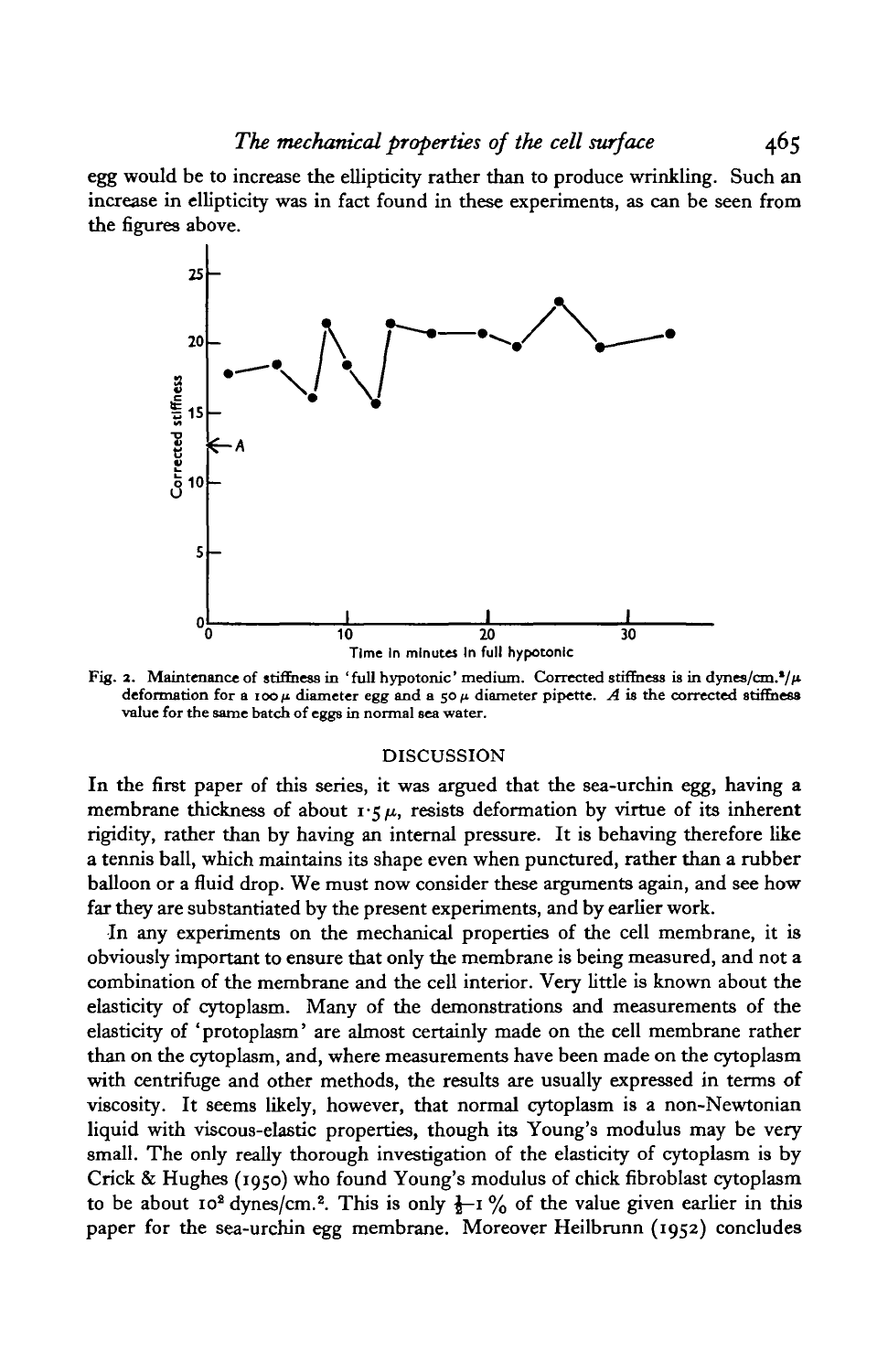that the cytoplasm of unfertilized sea-urchin eggs has a viscosity of about 3 centipoises, which is only 3 times that of water. It is unlikely that a fluid of such a low viscosity would show any elastic effects comparable with those of the membrane, so that the measurements of stiffness made with the elastimeter must reflect largely, if not entirely, the mechanical properties of the surface. Within the unfertilized egg there is, of course, the nucleus, and within the fertilized egg the nucleus and at certain stages, the asters. Both these structures almost certainly have a greater rigidity than normal cytoplasm, but the deformations produced by the elastimeter are so slight that these bodies can scarcely affect the issue. It was in fact with the object of overcoming these objections to other methods of measuring the mechanical properties of the cell surface, that the elastimeter was made in the first place.

Turning to the question of the thickness of the cell membrane, it should be said in advance that we are using the term in a wide sense to include both the permeability barrier at the surface, and the cortex. Presumably, however, most of the mechanical properties are due to the cortex or 'structural membrane' (Mitchison, 1952). After the measurements of Cole (1932), and the many microdissection experiments of Chambers, there can be little doubt that the membrane is elastic and that its degree of extensibility is so great that it must have rubber-like properties. Apart from one observation by Chambers (1938) on cleaving eggs, there is general agreement that the thickness of the membrane is about  $I - 2\mu$ . For the modulus figures in this paper we have used a model with a wall thickness equivalent to  $\mathbf{r} \cdot 6\mu$  in the egg. This is near enough the approximate value of  $\mathbf{1} \cdot \mathbf{5} \mu$  found by Mitchison (1955) from a number of observations on centrifuged eggs. In any case these modulus figures are not very sensitive to small changes in the membrane thickness.

The straight-line pressure-deformation curve given by the egg is further evidence of a thick membrane. It was shown in the first paper that rubber balls with an appreciable wall thickness also give a straight line, whereas solid rubber balls give a concave curve and very thin-walled balls (e.g. rubber balloons) give a convex one. Calculations show that pure surface tension would also give a convex curve.

The most difficult problem to be considered is whether or not the normal egg has a tension at the surface, and therefore an internal pressure. This question cannot be answered from elastimeter experiments alone, since the model experiments of the first paper have shown that the same stiffness can be given either by a high Young's modulus in the membrane and no internal pressure, or by a low modulus and high pressure. Nor is it possible to measure the pressure directly since the difficulties of measuring absolute pressures of the order of 10<sup>-5</sup> atmosphere in a microscopic object appear at the moment to be insuperable. We must therefore turn to the indirect methods which have been described earlier in this paper.

The absence of any significant decrease in the stiffness on shrinking the eggs is a strong indication that there is no internal pressure. It does not, however, seem worth trying to be more quantitative about these experiments because of the uncertainty about the state of the membrane in hypertonic media. We cannot tell whether or not the membrane shrinks in the medium and, if it does shrink, whether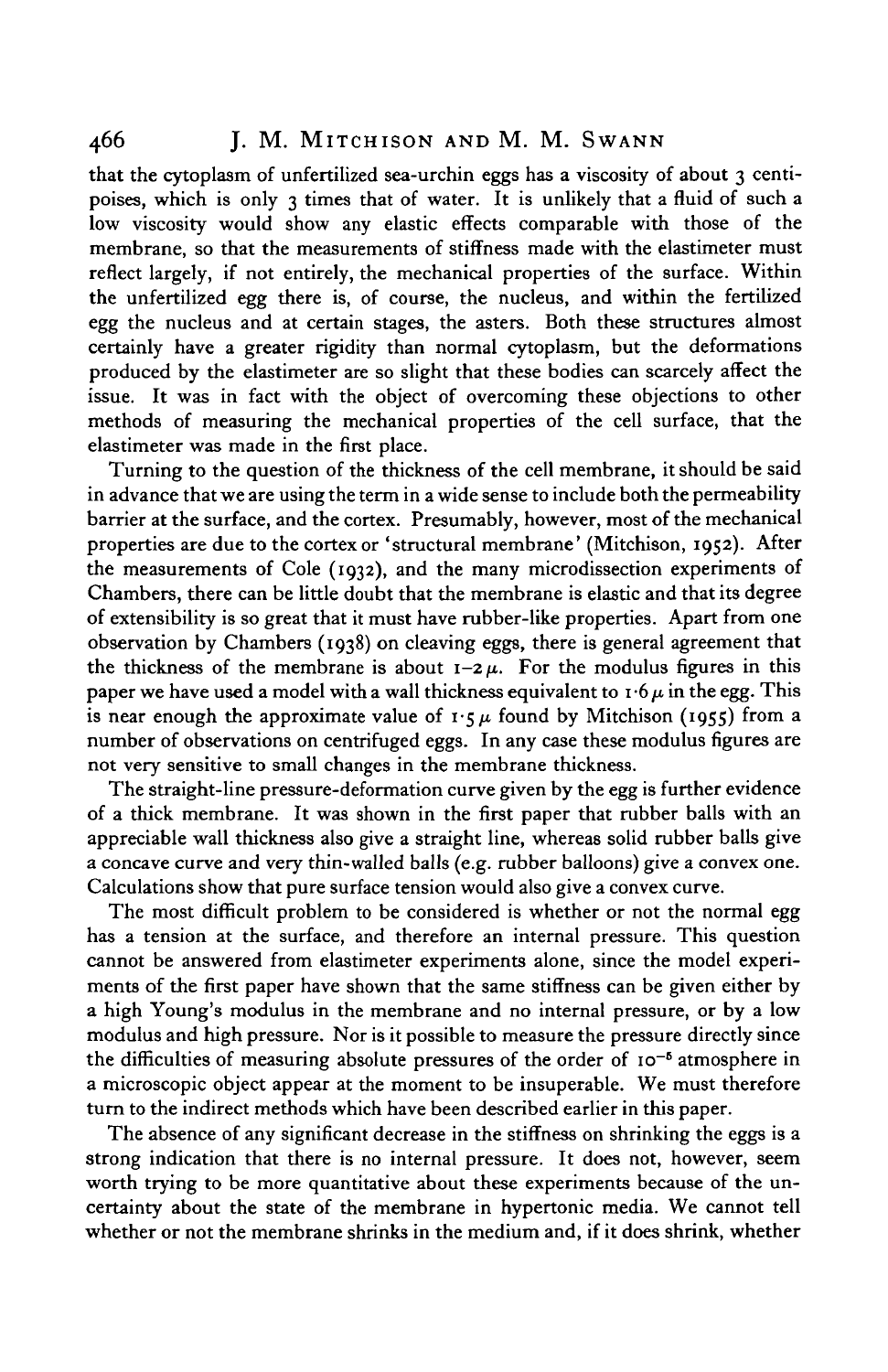decrease in stiffness caused by the smaller thickness compensates for the increased stiffness that would be caused by the lower hydration of the membrane material.

The experiments on the wrinkling point have the advantage that they can be used to set an upper limit on the possible internal pressure. If it is assumed that the membrane of the shrunken egg in 'full hypertonic' is unstretched and that there is no internal pressure in the egg, then the maximum possible stretch of the membrane in the normal egg is 14% (7 $\mu$  radial displacement). Using the data in text-fig. 16 of the first paper, this gives for the normal egg a maximum internal pressure of 95 dynes/cm.<sup>2</sup>, with a reduction of Young's modulus from  $1 \times 10^4$  dynes/cm.<sup>2</sup> to 0.54  $\times$  10<sup>4</sup> dynes/cm.<sup>2</sup>. We must emphasize that because the radial displacement is a maximum figure (p. 463), therefore this value of the internal pressure is only an upper limit. It is not an average value for the internal pressure of the unfertilized egg, nor does it imply that there is necessarily any internal pressure at all.

A further piece of evidence which indicates the absence of internal pressure is the oval shape of normal unfertilized eggs. It seems unlikely that they would maintain this shape with an internal pressure when it is remembered that they become spherical as soon as a definite internal pressure is produced by hypotonic media.

Summing up the observations on the internal pressure of the unfertilized egg, we believe that the balance of the evidence suggests the absence of such a pressure; but, if it exists, it cannot exceed about 95 dynes/cm.<sup>2</sup>.

There appear in any case to be no good general grounds for believing in the existence of a resting tension in the normal cell. The idea of a tension has been popular in the past because most previous theories of the cell surface have been in terms of a surface tension whose value would be independent of the extension. Surface tension in the strict sense, however, is a phenomenon which only occurs at a liquid/liquid or liquid/gas interface, and there is little reason to suppose that the surface of a cell behaves in this way. It is clear, both from our measurements and from those of earlier workers, that most of the cell surface behaves like an elastic solid, whose tension varies from the extension and which can exist without any resting tension. The only possible place for a true liquid surface tension would be the outer boundary layer between the cell surface and the outside medium. The exact structure of this layer is unknown, but the most plausible suggestions are that it is composed either of the proteins of the vitelline membrane or the antigenic layer, or of close packed lipid molecules lying radially. Neither of these would be expected to behave as a liquid and show a true surface tension, and there is no particular reason why they should show any resting tension.

Turning to other work on the mechanical properties of the cell membrane, the most important paper to be considered is that by Cole (1932). This is an admirable piece of work, which, by a most ingenious method, gave definite proof that the behaviour of the cell surface must be governed by an elastic membrane rather than by an interfacial surface tension. Our only major criticism concerns Cole's derivation of an internal pressure of 40 dynes/cm.2 in the normal unfertilized sea-urchin egg. His method is briefly as follows. Eggs were compressed between a movable

**JBB. 31, 3 31**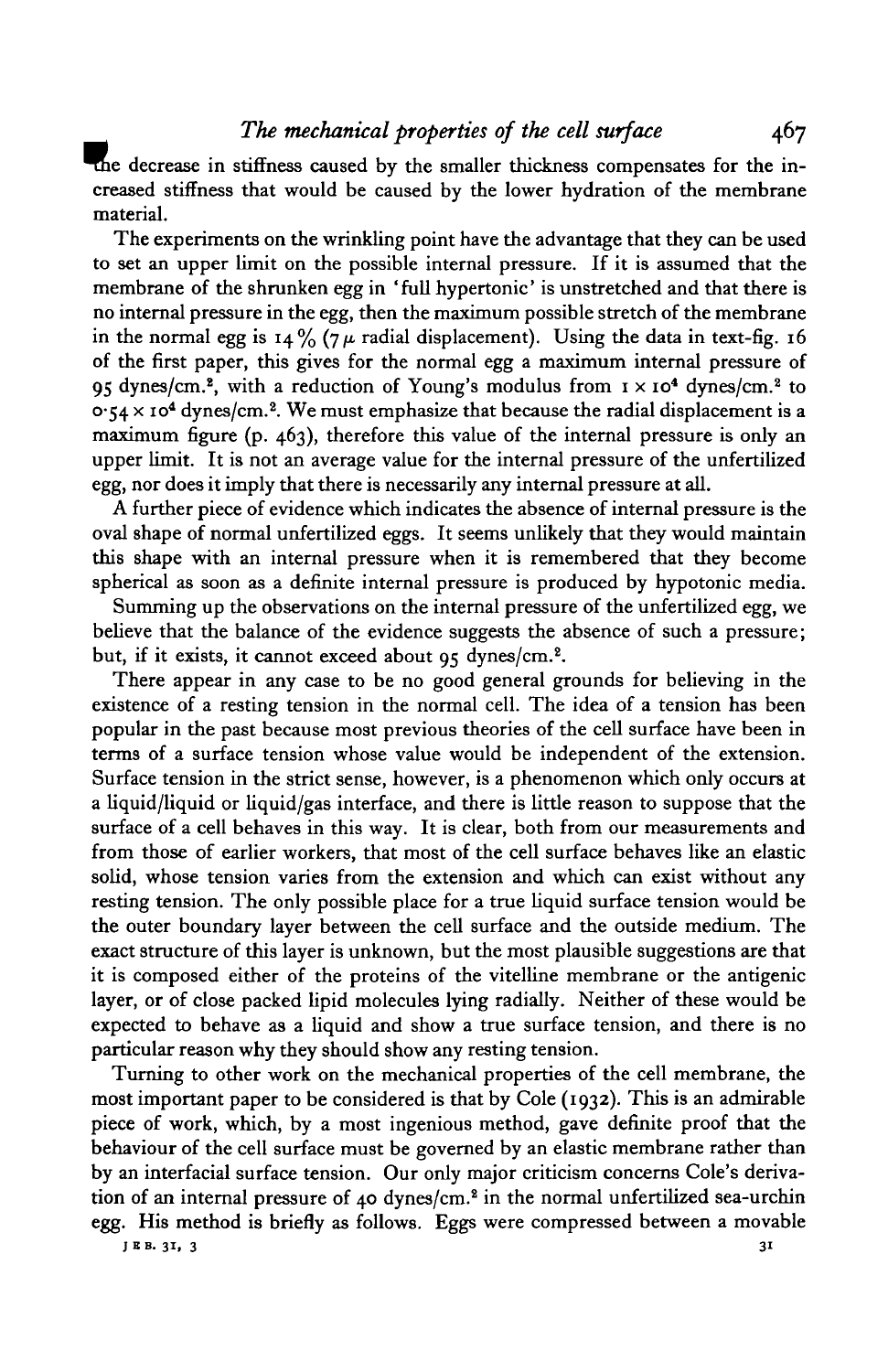## 468 J. M. MlTCHISON AND M. M. SWANN

flat gold leaf and a fixed parallel surface. The force *(F)* exerted on egg was found from the deflexion of the gold leaf, and the compression of the egg *(z)* was observed down a microscope. The area of contact *(A)* between the egg and the surfaces was calculated from drawings and photographs, and then plotted against  $\boldsymbol{z}$ .  $F/\boldsymbol{A}$  was found from the curves of *z/F* and *z/A,* and was equated with the internal pressure of the egg *(P).* Finally *P* was plotted against *z,* and, by extrapolating the curve, *P* was found to be 40 dynes/cm.<sup>2</sup> when  $x = o$  (no compression). This method seems to us to be inherently unsatisfactory. Since the plot of  $P (= F/A)$  against z is not a straight line, and does not follow any known theoretical formula, the extrapolation



Fig. 3. Replotting of curve and points from Cole (1932).

demands an accurate knowledge of *F\A* for small values of *z. F* can probably be determined with reasonable accuracy, but *A* (the area of contact) is a different matter. It is varying very rapidly when the egg is only slightly compressed (up to  $300 \mu^2$  per 1  $\mu$  compression) and is in any case a very difficult figure to measure or calculate. Small errors in *A* will therefore make large differences in the extrapolated value for the resting internal pressure. This also implies that smoothing of the curves should be used with considerable discretion, which raises another difficulty with Cole's paper. Cole draws a reasonable smooth line through the points in his *zjA* graph, which when combined with the  $z/F$  graph, gives the curve for  $F/A$  (=P) against *z* which is reproduced as the *curve* in Fig. 3. If, however, the first twenty points on the *z/A* graph (i.e. those for small compressions) are used instead of the smooth line, they give, after conversion, the *points* reproduced in Fig. 3. These points show a large scatter and it is doubtful whether any extrapolation is justified, but, if this were to be done, the curve would cut the abscissa much nearer the origin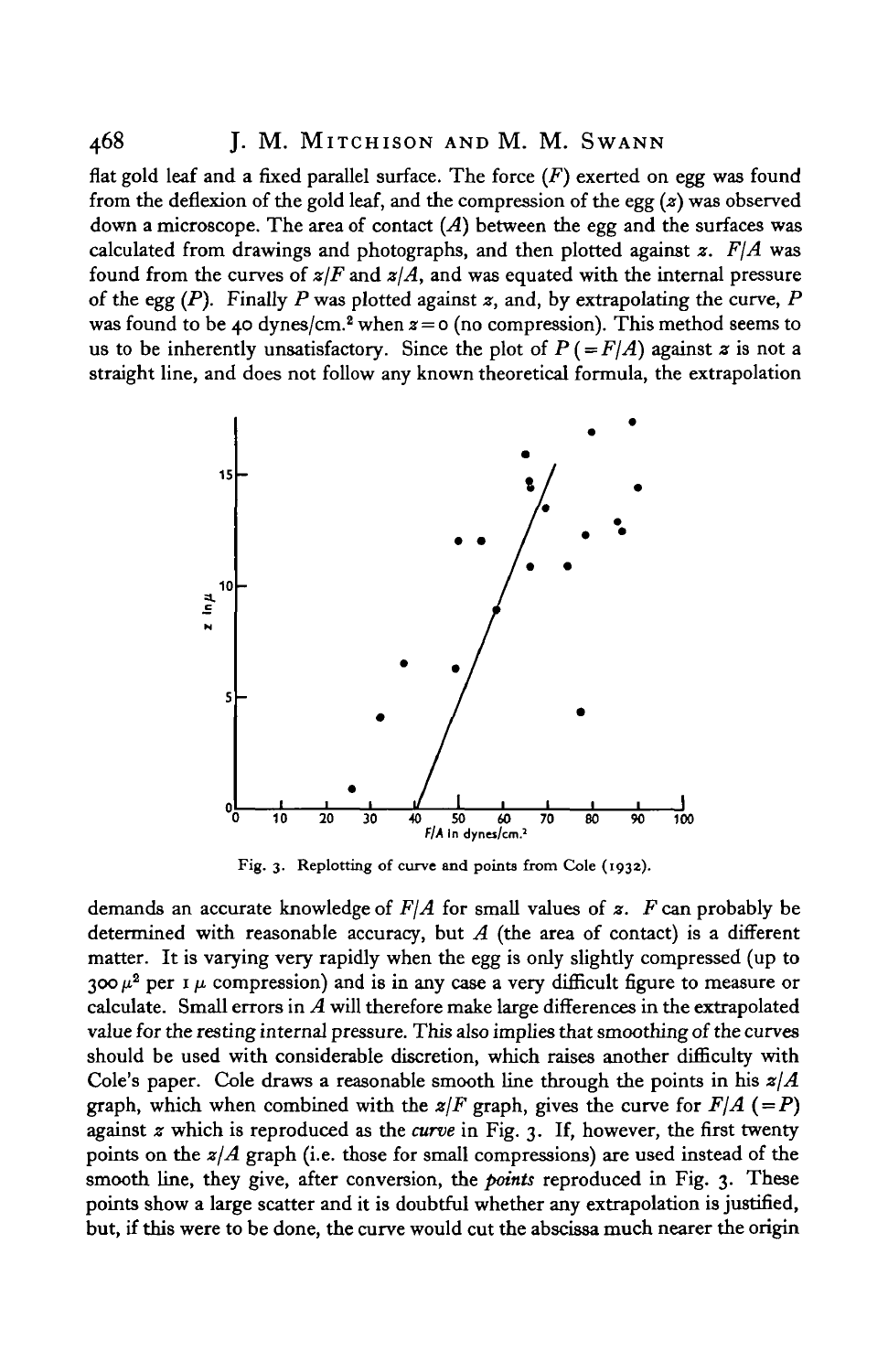than Cole's curve. If the three lowest points (where the largest error is likely) were ignored, it might well be taken to pass through the origin, and to indicate no internal pressure.

Apart from these particular criticisms of Cole's figures, there is a serious objection to the use of this method of finding resting pressures when dealing with comparatively thick-walled and rigid membranes. In a structure like a tennis ball the main resistance to small indentations comes from the bending of the wall near the indentation. Cole's calculations, however, assume a thin elastic membrane where the resistance comes from the increased internal pressure due to the general stretching of the walls. The greatest error will occur in the calculations for small deformations, which are the critical ones for the determination of the resting pressure. In consequence, as Cole himself pointed out in a later paper, the internal pressure determined in this way will not be correct when the measurements are made on a rigid membrane (i.e. an elastic one of appreciable thickness).

For these reasons, we believe that Cole's figure of 40 dynes/cm.<sup>2</sup> for the internal pressure (or the figure of 0-08 dyne/cm, for the surface tension which follows from it) is of doubtful value, and we have not felt justified in using a similar method to calculate internal pressures from the elastimeter figures. It is possible that one could get accurate information from Cole's method if it was used together with model experiments similar to those with rubber balls that we have described earlier. However, we think that the elastimeter is a more satisfactory method since it is easier, quicker, and deforms the egg much less. It is worth pointing out that the largest compression of the egg by Cole's method increases the surface area by about  $50\%$ , whereas the maximum increase of surface area with the elastimeter is only about  $5\%$ .

Most of the other experiments on the surface forces in cells have been reviewed by Harvey & Danielli (1938). All of them suffer from the defect that they measure tension at a single point when the cells are deformed or stretched. This is adequate when dealing with a true surface tension which does not vary with extension, but in the case of an elastic body it is not very informative since it only gives one point on the tension/extension curve, and neither the elastic modulus nor the resting tension, if any, can be found from it. One of the most widely used methods has been to measure the force necessary to split cells in two with a centrifuge, and it is satisfactory to find that when applied to sea-urchin eggs the results are comparable with those given in this paper. Harvey (1931) found in unfertilized *Arbacia pustulosa* eggs that this method gave a surface tension of 0-2 dynes/cm, when the surface had been increased by  $25\%$ . Using the data in text-fig. 16 of the first paper, and assuming the modulus of  $2 \times 10^4$  dynes/cm.<sup>2</sup> found for *A. lixula*, an area increase of 25  $\%$  would give an internal pressure of 180 dynes/cm.<sup>2</sup>. From the normal surface tension relation  $P = 2T/R$ , this pressure would be produced by a surface tension of 036 dynes/cm. If the modulus in the American species of *Arbacia* was  $1 \times 10^4$  dynes/cm.<sup>2</sup> (a value nearer to that we have found for the other sea urchins) the surface tension at this extension would be  $\sigma$  18 dyne/cm. Considering the difference in the methods and assumptions, the agreement with Harvey is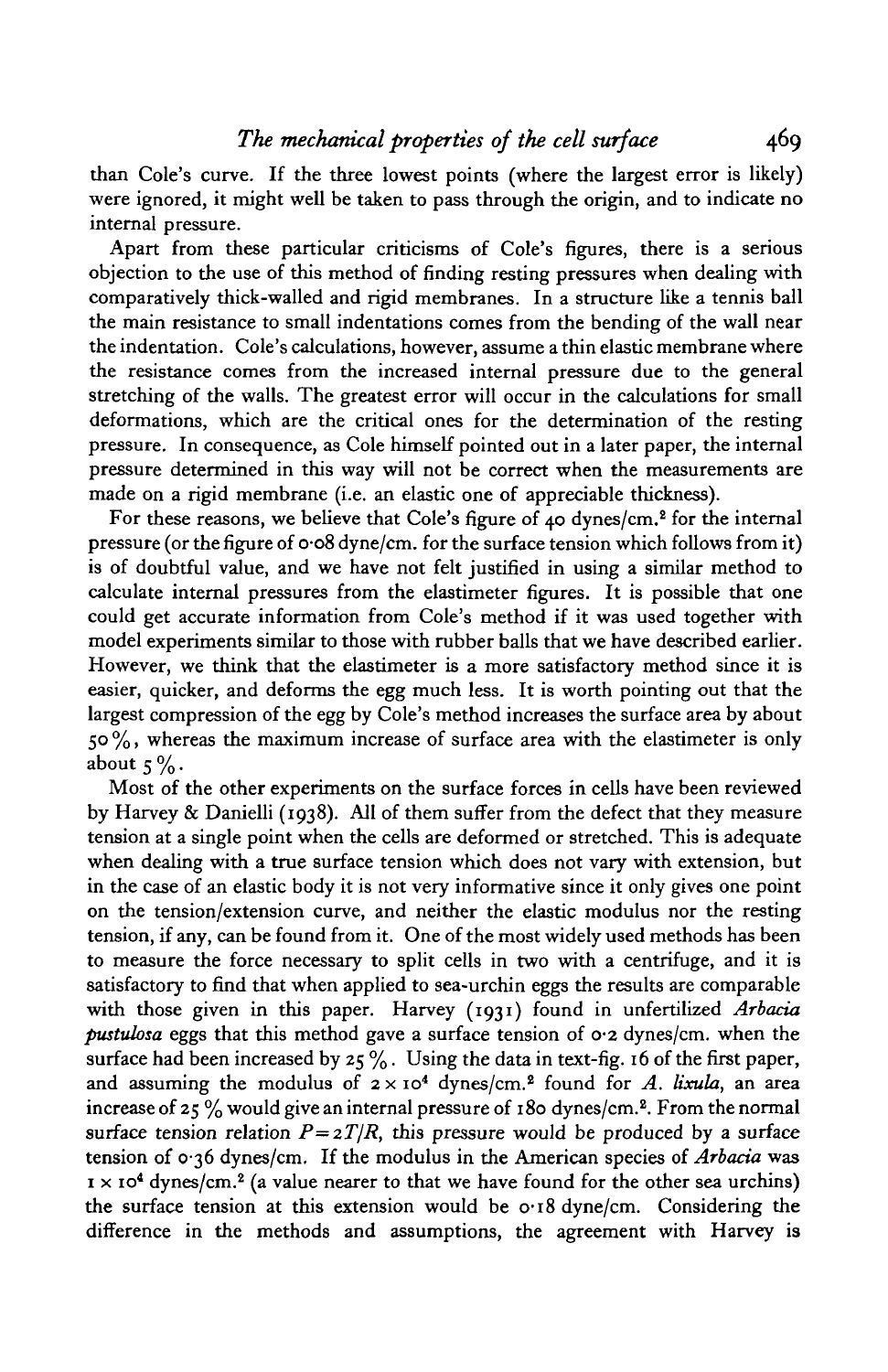reasonable. It must be remembered, however, that neither this, nor any of the comparable experiments, provide evidence that there is any tension and hence internal pressure in the *undeformed* cell.

In the light of the cell elastimeter experiments, and the discussion above, it is evident the unfertilized sea-urchin egg is bounded by a solid elastic membrane, and filled with fluid or nearly fluid cytoplasm. Under normal conditions there is probably no internal pressure (and therefore no tension in the membrane) but if there is a pressure, it does not exceed 95 dynes/cm.2 . The thickness of the membrane is about  $\mathbf{1} \cdot \mathbf{5} \mu$  ( $\mathbf{1} - \mathbf{2} \gamma_0$  of the diameter), and it has a Young's modulus of the order of  $1-2 \times 10^4$  dynes/cm.<sup>2</sup>. There is no great difference between the different species of sea urchin, but *Arbacia* has a rather higher modulus (2.08 x 10<sup>4</sup>) than the other species (0.91-1.37  $\times$  10<sup>4</sup>). For comparison, some other values of Young's modulus are (in dynes/cm.<sup>2</sup>): steel,  $2 \times 10^{12}$ ; rubber, about 10<sup>7</sup>; muscle (static),  $0.5 \times 10^6$ (Buchthal & Kaiser, 1951); Myxomycete threads, 9x10\* (Norris, 1940); chick fibroblast cytoplasm, 10<sup>2</sup> (Crick & Hughes, 1950). A modulus of 10<sup>4</sup> shows that the egg membrane is not a very rigid structure. It would have a consistency similar to a weak table jelly, but, in an object as small as a sea-urchin egg and only slightly denser than its surrounding medium, this degree of rigidity is sufficient to ensure that the cell maintains its shape even when there is no internal pressure (as in hypertonic media). In everyday terms, the egg resembles a tennis ball or a child's rubber ball, rather than an inflated balloon or an oil drop in water.

#### NOTE ON THE EFFECT OF TEMPERATURE

The action of various chemical and physical agents on the mechanical properties of the cell membrane will be described in subsequent papers, but it seems appropriate at this point to describe some experiments on the effect of temperature on stiffness. Measure-<br>ments were made on unfertilized eggs (*Psammechinus microtuberculatus*) at room tempera-<br>ture, and at a temperature of 3° C. in a cold corrected stiffness for five eggs.

|           | $21.5^{\circ}$ C. | $3^{\circ}$ C. |
|-----------|-------------------|----------------|
|           | o.8               | 16.5           |
|           | 0.1               | 22.0           |
|           | 8•т               | 20'Q           |
| Av. $9.3$ |                   | Av. $10.8$     |

These figures show an average increase in stiffness by a factor of  $2 \cdot 1$  for a drop in temperature of 18.5° C.

One characteristic phenomenon with the eggs at low temperature is the appearance of the 'yield point' mentioned in the first paper. When the bulge in the pipette is nearly hemispherical, it often appears to give way suddenly and move up the pipette. If the pressure is not released at once the whole egg may be sucked up the pipette; even so it does not cytolyse and recovers its normal shape if released.

Although it is beyond the scope of this paper, it should be mentioned that we have found a similar increase of stiffness on lowering the temperature with fertilized eggs.

These effects are unexpected and interesting. A rubbery substance normally shows a fall in Young's modulus with a fall in temperature (until crystallization takes place), whereas the egg membranes show a relatively large rise with falling temperature. Until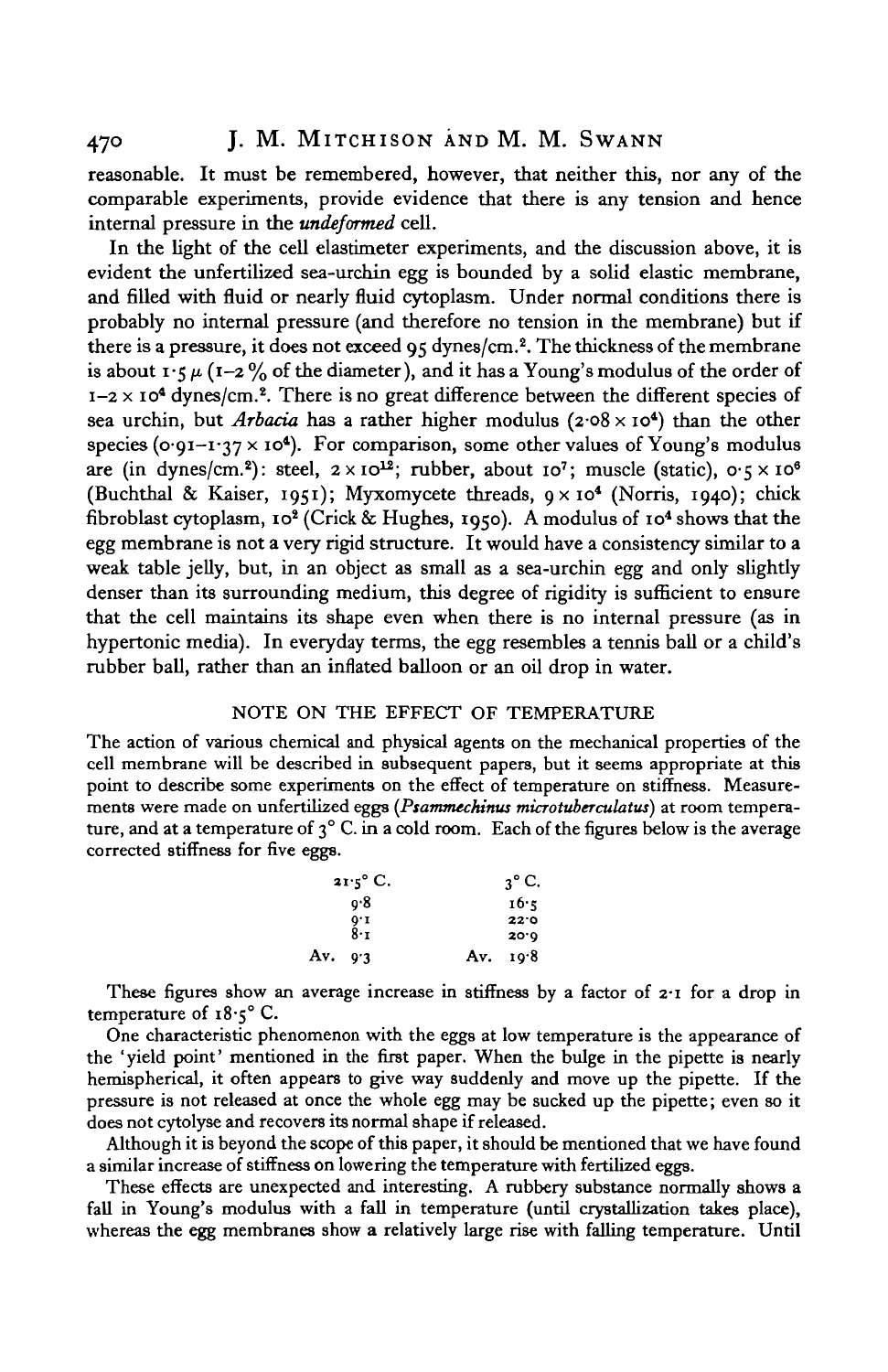more is known about this temperature effect and the physical properties of the membrane material we can only speculate, but it is tempting to suggest that the stiffness is controlled by a living or enzyme-determined process which is slowed down at low temperatures. If so, this process must be working to keep the stiffness low, and the 'dead' membrane should therefore be stiffer than the 'living' one. There is some evidence that this is the case.

Marsland (1950) has measured the effect of temperature on the 'structural strength' of the cortical gel of unfertilized *Arbacia* eggs. He takes as a measure of this 'structural strength' the time required with a given centrifugal force to produce a standard stratification of the pigment granules from the cortex. At first sight his results would seem to be at variance with our own, since he finds a fall in the 'structural strength' with falling temperature, but it is doubtful how far these two sets of results are comparable. In the first place, Marsland's figure is really a measure of the viscosity of a fluid, and not of the elasticity of a solid. When applied to a solid, it is uncertain exactly what physical property would be measured, but it is possible that the yield point would be involved, and we have shown that there is some evidence that this changes with temperature in the opposite way from stiffness. There is a second, and more serious objection to Marsland's experiments which has been pointed out by Wilson (1951). Marsland assumes that the pigment granules in the unfertilized egg are located in the cortex. There are, in fact, a number of these granules in the cortex but there are also a large number in the cytoplasm, and it is only after fertilization that the majority of the granules move into the cortex (Harvey, 1910). This is shown by a count of the granules in the surface made with a high-power waterimmersion objective in green light (to render the red granules conspicuous). An unfertilized *Arbacia punctulata* egg has about twenty granules per 100  $\mu^2$  of surface, whereas the fertilized egg has about fifty. There is no evidence that the number of granules changes at fertilization, so the majority of the granules in the unfertilized egg must be in the cytoplasm.

This implies that one of the components of Marsland's figures may be the cytoplasmic viscosity. It seems unlikely, however, that it can be simply this viscosity because Costello (1934), using yolk granule stratification, found that the cytoplasmic viscosity *increased* about 3 times on a drop of temperature from 20 to 30° C. Costello also pointed out that the pigment granules behaved in a different way from the yolk granules. Whereas the latter gave an apparent viscosity rise, the former would have given a constant viscosity or a slight fall. This has been taken by Marsland to be a confirmation of his views on the cortical strength, but it may well be that one or other of the types of granule has different physical properties (e.g. size or density) at different temperatures. It is worth remembering that Harris (1939) showed that the pigment granules behaved more like vacuoles than solid granules.

It may be noted that Norris (1940) found a temperature effect on the Young's modulus of Myxomycete threads which is very similar to our own results. The modulus increased by a factor of about two for a drop in temperature of  $14^{\circ}$  C. (from 24 to 10° C.).

#### **SUMMARY**

1. Measurements were made with the cell elastimeter on the stiffness of the cell membrane in the unfertilized eggs of five species of sea urchin. Young's modulus varies in the different species between the values of  $\sigma$  91 x 10<sup>4</sup> and 2 08 x 10<sup>4</sup> dynes/cm.2 .

2. Experiments on the change of stiffness in hypo- and hypertonic media indicated that there is probably no internal pressure and no membrane tension in the normal